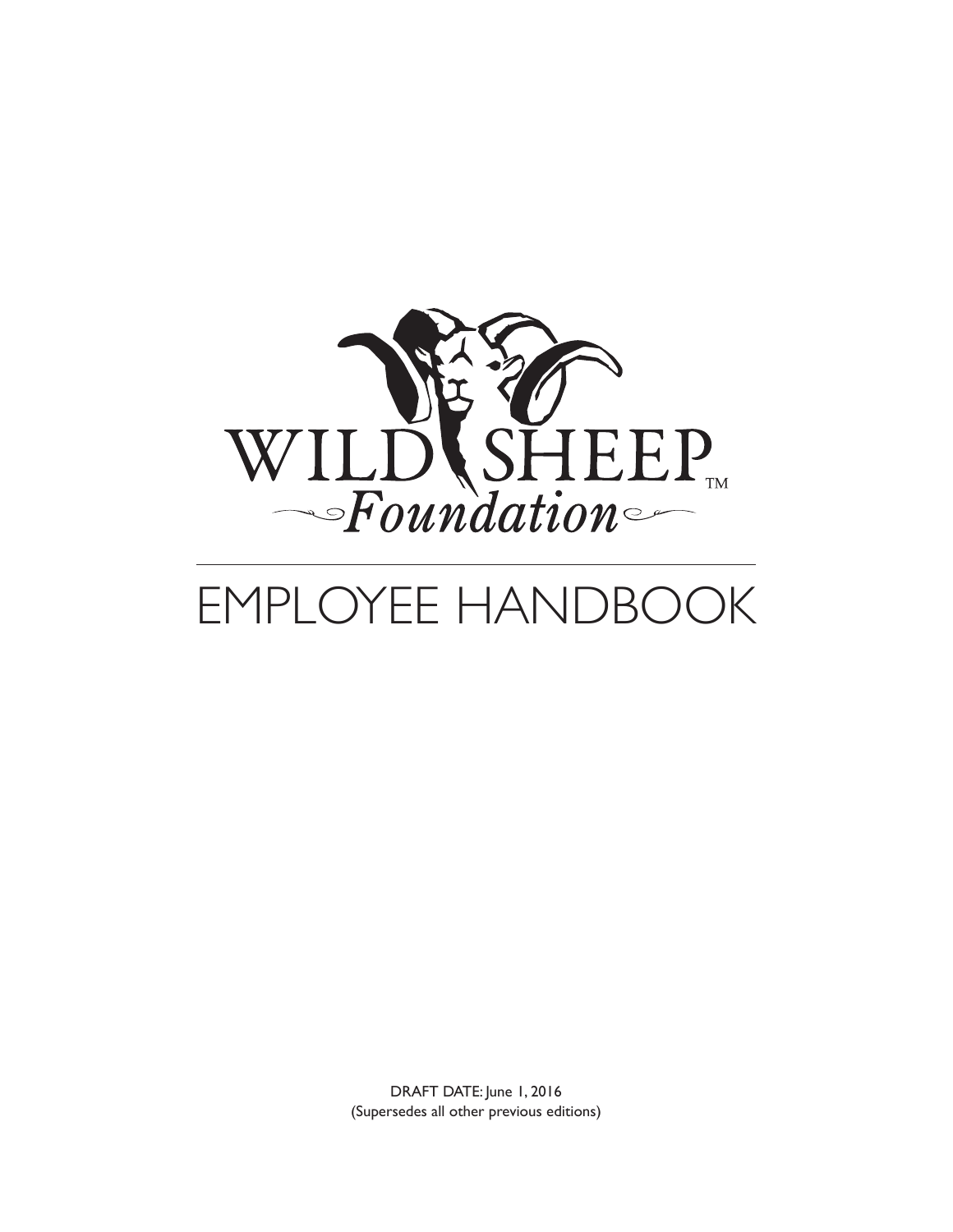#### TABLE OF CONTENTS

| Ι.             |                     |  |
|----------------|---------------------|--|
| 2.             |                     |  |
| 3.             |                     |  |
| 4.             |                     |  |
| 5.             |                     |  |
| 6.             |                     |  |
| 7.             |                     |  |
| 8.             |                     |  |
| 9.             | INTRODUCTORY PERIOD |  |
| 10.            |                     |  |
| $\mathsf{H}$ . |                     |  |
| 12.            |                     |  |
| 13.            |                     |  |
| 4.             |                     |  |
| 15.            |                     |  |
| 16.            |                     |  |
| 17.            |                     |  |
| 18.            |                     |  |
| 19.            |                     |  |
| 20.            |                     |  |
| 21.            |                     |  |
| 22.            |                     |  |
| 23.            |                     |  |
| 24.            |                     |  |
| 25.            |                     |  |
| 26.            |                     |  |
| 27.            |                     |  |
| 28.            |                     |  |
| 29.            |                     |  |
| 30.            |                     |  |
| 31.            |                     |  |
| 32.            |                     |  |
| 33.            |                     |  |
| 34.            |                     |  |
| 35.            |                     |  |
| 36.            |                     |  |
| 37.            |                     |  |
| 38.            |                     |  |
| 39.            |                     |  |
| 40.            |                     |  |
| 41.            |                     |  |
| 42.            |                     |  |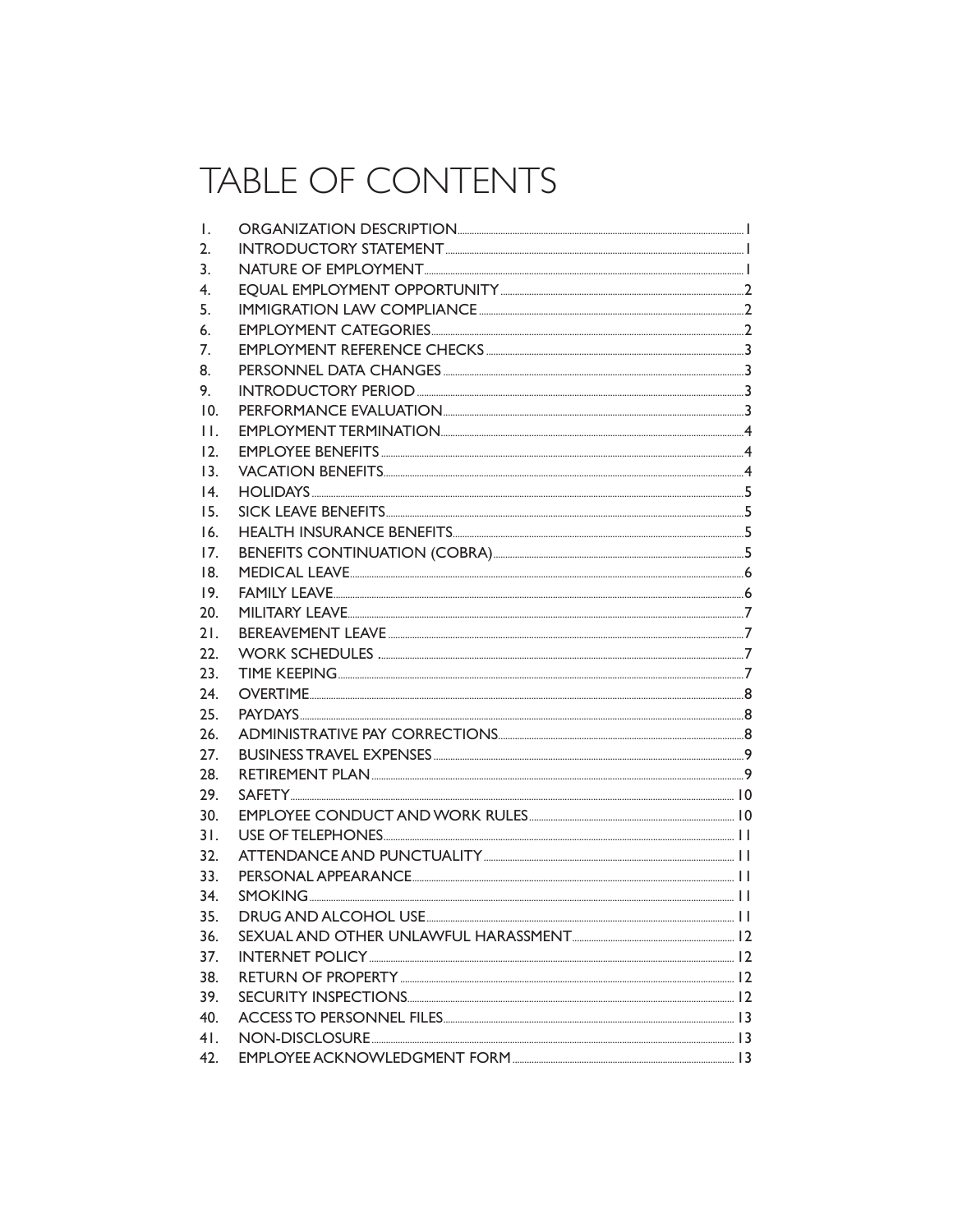## 1. ORGANIZATION DESCRIPTION

The Vision, Purpose, Mission & Values of the Wild Sheep Foundation (WSF) are as follows:

#### Vision - *Our desired future state*

To be the best managed, most respected and most influential conservation organization in the world, for the benefit of all stakeholders and wild sheep worldwide.

#### Purpose - *Why we exist*

To Put and Keep Sheep on the Mountain™

#### Mission - *What we do*

We enhance wild sheep populations, promote scientific wildlife management, educate the public and youth on sustainable use and the conservation benefits of hunting while promoting the interests of the hunter and all stakeholders.

| $Values$ - The principles that guide us |                          |                |
|-----------------------------------------|--------------------------|----------------|
| Honesty                                 | <b>Teamwork</b>          | Accountability |
| Integrity                               | <b>Positive Attitude</b> | Stewardship    |
| Respect for others                      | Respect for wildlife     | Loyalty        |
| <b>Hunting Ethics</b>                   |                          |                |

#### 2. INTRODUCTORY STATEMENT

This handbook is designed to acquaint you with WSF and provide you with information about working conditions, employee benefits, and some of the policies affecting your employment. You should read, understand, and comply with all provisions of the handbook. It describes many of your responsibilities as an employee and outlines the programs developed by WSF to benefit employees. One of our objectives is to provide a work environment that is conducive to both personal and professional growth.

No employee handbook can anticipate every circumstance or question about policy. As WSF continues to grow, the need may arise and WSF reserves the right to revise, supplement, or rescind any policies or portion of the handbook from time to time as it deems appropriate, in its sole and absolute discretion. Employees will, of course, be notified of such changes to the handbook as they occur.

#### 3. NATURE OF EMPLOYMENT

Employment with WSF is voluntarily entered into, and the employee is free to resign at will at any time, with or without cause. Similarly, WSF may terminate the employment relationship at will at any time, with or without notice or cause, so long as there is no violation of applicable federal or state law.

Policies set forth in this handbook are not intended to create a contract, nor are they to be construed to constitute contractual obligations of any kind or a contract of employment between WSF and any of its employees. The provisions of the handbook have been developed at the discretion of the Board and, except for its policy of employment-at-will, may be amended or canceled at any time, at the sole discretion of WSF.

These provisions supersede all existing policies and practices and may not be amended or added to without the express written approval of the Board of Directors.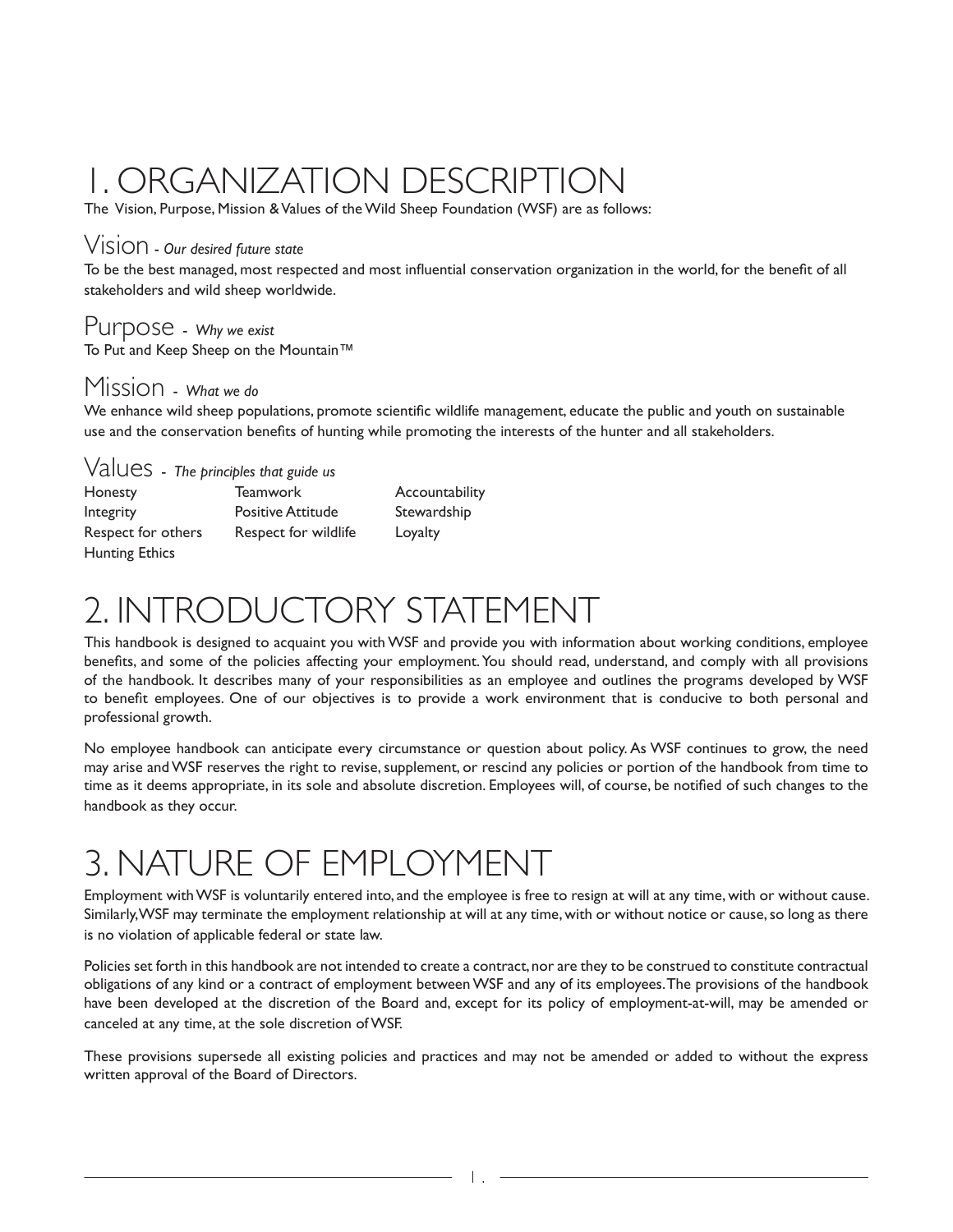## 4. EQUAL EMPLOYMENT OPPORTUNITY

In order to provide equal employment and advancement opportunities to all individuals, employment decisions at WSF will be based on merit, qualifications, and abilities. WSF does not discriminate in employment opportunities or practices on the basis of race, color, religion, sex, national origin, age, or any other characteristic protected by law. This policy governs all aspects of employment, including selection, job assignment, compensation, discipline, termination, and access to benefits and training.

Any employees with questions or concerns about any type of discrimination in the workplace are encouraged to bring these issues to the attention of their immediate supervisor or the Chief Executive Officer (CEO). Employees can raise concerns and make reports without fear of reprisal. Anyone found to be engaging in any type of unlawful discrimination will be subject to disciplinary action, up to and including termination of employment.

#### 5. IMMIGRATION LAW COMPLIANCE

WSF is committed to employing only United States citizens and aliens who are authorized to work in the United States and does not unlawfully discriminate on the basis of citizenship or national origin.

In compliance with the Immigration Reform and Control Act of 1986, each new employee, as a condition of employment, must complete the Employment Eligibility Verification Form 1-9 and present documentation establishing identity and employment eligibility. Former employees who are rehired must also complete the form if they have not completed a 1-9 with WSF within the past 3 years, or if their previous 1-9 is no longer retained or valid.

Employees with questions or seeking more information on immigration law issues are encouraged to contact the CEO. Employees may raise questions or complaints about immigration law compliance without fear of reprisal.

#### 6. EMPLOYMENT CATEGORIES

It is the intent of WSF to clarify the definitions of employment classifications so that employees understand their employment status and benefit eligibility. These classifications do not guarantee employment for any specified period of time. Accordingly, the right to terminate the employment relationship at will at any time is retained by both the employee and WSF.

Each employee is designated as either NONEXEMPT or EXEMPT from federal and state wage and hour laws. NONEXEMPT employees are entitled to overtime pay under the specific provisions of federal and state laws. EXEMPT employees are excluded from specific provisions of federal and state wage and hour laws. An employee's EXEMPT or NONEXEMPT classification may be changed only upon written notification by WSF management.

In addition to the above categories, each employee will belong to 1 of 4 other employment category: REGULAR FULL-TIME employees are those who are regularly scheduled to work the WSF full-time schedule. Generally, they are eligible for the WSF benefits package, subject to the terms, conditions, and limitations of each benefit program.

REGULAR PART-TIME employees are those who are regularly scheduled to work fewer than 30 hours per week. While they do receive all legally mandated benefits (such as Social Security and workers' compensation insurance), they are ineligible for any of WSF's other benefit programs.

INTRODUCTORY employees are those whose performance is being evaluated to determine whether further employment in a specific position or with WSF is appropriate. Employees who satisfactorily complete the introductory period will be notified of their new employment classification. Introductory employees receive no benefits.

TEMPORARY employees are those who are hired as interim replacements, to temporarily supplement the work force, or to assist in the completion of a specific project. Employment assignments in this category are of a limited duration. Employment beyond any initially stated period does not in any way imply a change in employment status. Temporary employees retain that status unless and until notified of a change. While temporary employees receive all legally mandated benefits (such as workers' compensation insurance and Social Security), they are ineligible for any of WSF's other benefit programs.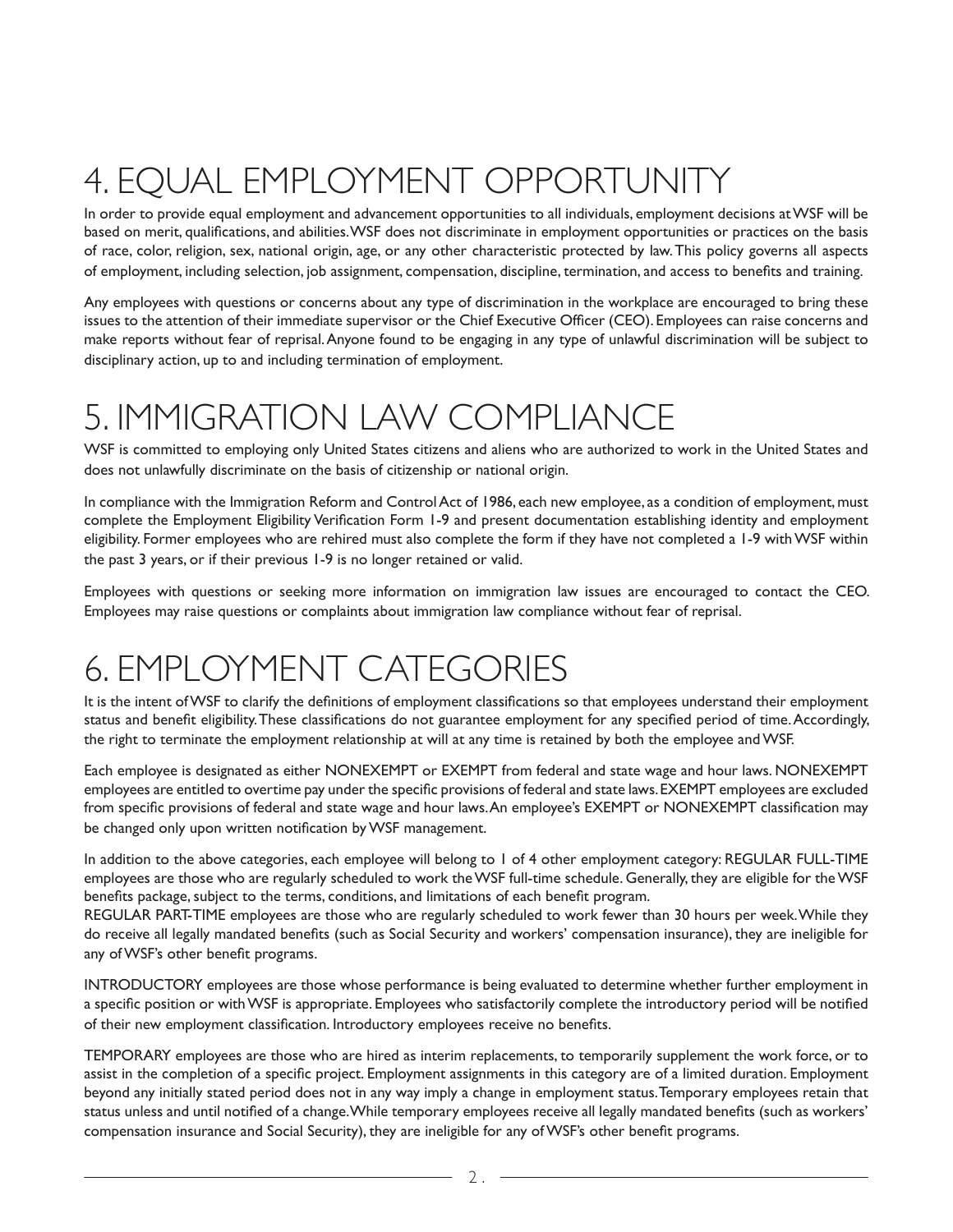## 7. EMPLOYMENT REFERENCE CHECKS

To ensure that individuals who join WSF are well qualified and have a strong potential to be productive and successful, it is the policy of WSF to check the employment references of all applicants. The CEO will respond to all reference check inquiries from other employers. Responses to such inquiries will be limited to factual information that can be substantiated by WSF records.

#### 8. PERSONNEL DATA CHANGES

It is the responsibility of each employee to promptly notify WSF of any changes in personnel data. Personal mailing addresses, telephone numbers, number and names of dependents, individuals to be contacted in the event of an emergency, educational accomplishments, and other such status reports should be accurate and current at all times.

#### 9. INTRODUCTORY PERIOD

The introductory period is intended to give new employees the opportunity to demonstrate their ability to achieve a satisfactory level of performance and to determine whether the new position meets their expectations.. WSF uses this period to evaluate employee capabilities, work habits, and overall performance. Either the employee or WSF may end the employment relationship at will at any time during or after the introductory period, with or without cause or advance notice. All new and rehired employees work on an introductory basis for the first 90 calendar days after their date of hire. Employees who are promoted or transferred within WSF must complete a secondary introductory period of the same length with each reassignment to a new position. Any significant absence will automatically extend an introductory period by the length of the absence. In cases of promotions or transfers within WSF, an employee who, in the sole judgement of management, is not successful in the new position can be removed from that position at any time during the secondary introductory period. If this occurs, the employee may be allowed to return to his or her former job or to a comparable job for which the employee is qualified, depending on the availability of such positions and the needs of WSF.

Upon satisfactory completion of the initial introductory period, employees may enter 1 of the REGULAR employment classifications. During the initial introductory period, new employees are eligible for those benefits that are required by law, such as workers' compensation insurance and Social Security. After becoming REGULAR employees, they may also be eligible for other WSF-provided benefits, subject to the terms and conditions of each benefits program. Employees should read the information for each specific benefits program for the details on eligibility requirements. Benefits eligibility and employment status are not changed during the secondary introductory period that results from a promotion or transfer within WSF.

#### 10. PERFORMANCE EVALUATION

The CEO and employees are strongly encouraged to discuss job performance and goals on an informal, day-to-day basis. Formal performance evaluations are conducted at the end of an employee's initial period in any new position. This period, known as the introductory period, allows the CEO and the employee to discuss the job responsibilities, standards, and performance requirements of the new position. Additional formal performance evaluations are conducted to provide both office manager and employees the opportunity to discuss job tasks, identify and correct weaknesses, encourage and recognize strengths, and discuss positive, purposeful approaches for meeting goals. Performance evaluations are scheduled approximately every 12 months, coinciding generally with the anniversary of the employee's original date of hire. Merit-based pay adjustments may be awarded by WSF to recognize truly superior employee performance. The decision to award such an adjustment is dependent upon numerous factors, including the information documented by this formal performance evaluation process.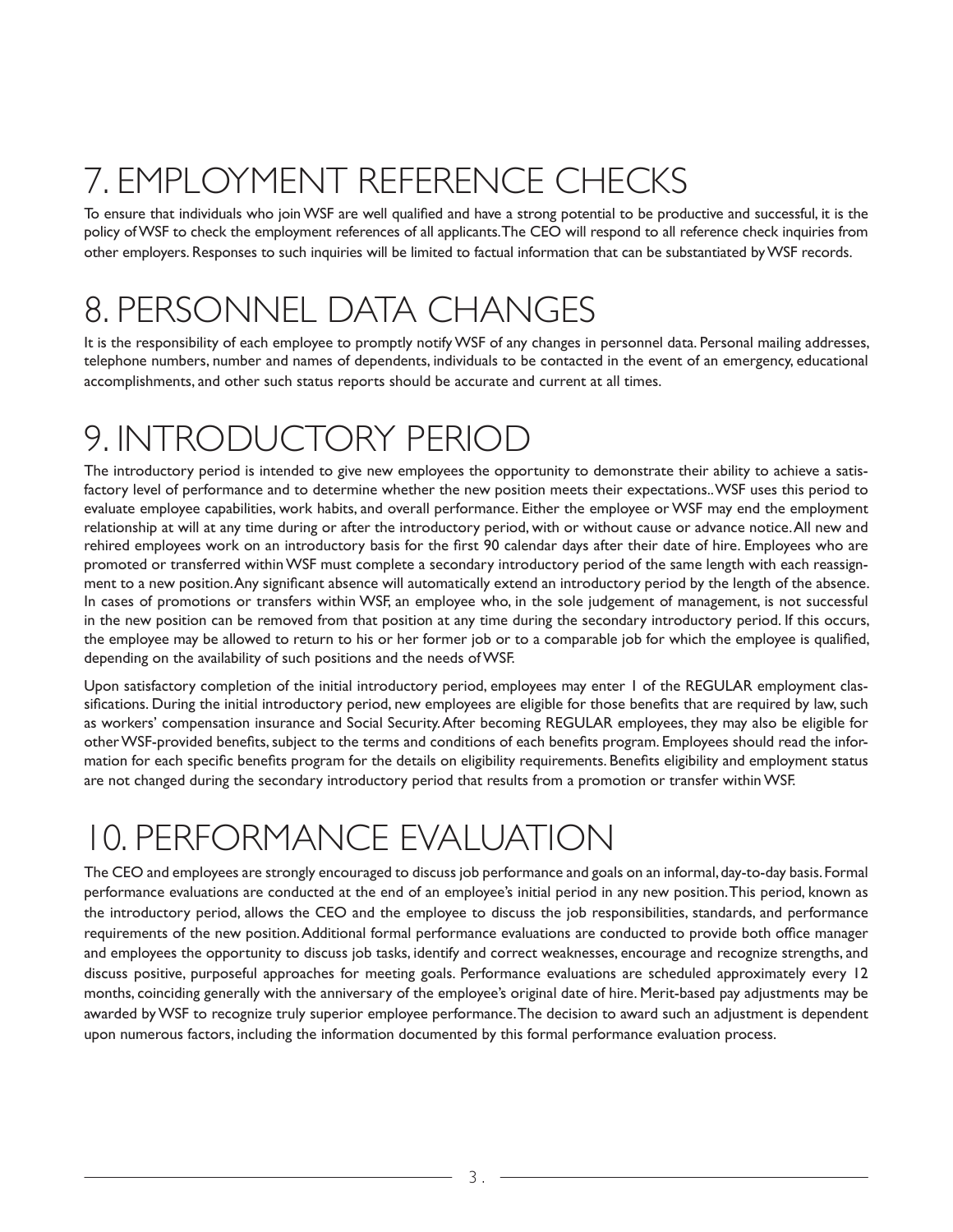## 11. EMPLOYMENT TERMINATION

Termination of employment is an inevitable part of personnel activity within any organization, and many of the reasons for termination are routine. Below are examples of some of the most common circumstances under which employment is terminated:

RESIGNATION - voluntary employment termination initiated by an employee.

DISCHARGE - involuntary employment termination initiated by the organization.

LAYOFF - involuntary employment termination initiated by the organization for non-disciplinary reasons (reduction in force). WSF will generally schedule exit interviews at the time of employment termination. The exit interview will afford an opportunity to discuss such issues as employee benefits, conversion privileges, repayment of outstanding debts to WSF, or return of WSF-owned property. Suggestions, complaints, and questions can also be voiced. Since employment with WSF is based on mutual consent, both the employee and WSF have the right to terminate employment at will, with or without cause, at any time. Employees will receive their final pay in accordance with applicable state law.

Resignation is a voluntary act initiated by the employee to terminate employment with WSF. Although advance notice is not required, WSF requests at least 2 weeks' written notice of resignation. Prior to an employee's departure, an exit interview will be scheduled to discuss the reasons for resignation and the effect of the resignation on benefits. If an employee does not provide advance notice as requested, the employee will be considered ineligible for rehire.

#### 12. EMPLOYEE BENEFITS

Eligible employees at WSF are provided a wide range of benefits. A number of the programs (such as Social Security, workers' compensation, state disability, and unemployment insurance) cover all employees in the manner prescribed by law. Benefits eligibility is dependent upon a variety of factors, including employee classification. Your supervisor can identify the programs for which you are eligible. Details of many of these programs can be found elsewhere in the employee handbook. The following benefit programs are available to eligible employees: Holidays; Benefit Conversion at Termination; Medical Insurance; Life Insurance; Family Leave; Medical Leave; Vacation Benefits; Sick Leave Benefits. Some benefit programs require contributions from the employee, but most are fully paid by WSF.

### 13. VACATION BENEFITS

Vacation time off with pay is available to eligible employees to provide opportunities for rest, relaxation, and personal pursuits. Regular full-time employees are eligible to earn and use vacation time as described in this policy. Vacation is initially accrued at the rate of 6.667 hours per month. The amount of paid vacation time employees receive each year increases with the length of their employment. Vacation time is accrued at the rate of 10 hours per month after 5 years of eligible service and 13.333 hours per month after 10 years of eligible service.

The length of eligible service is calculated on the basis of a "benefit year." This is the 12-month period that begins when the employee starts to earn vacation time. An employee's benefit year may be extended for any significant leave of absence except military leave of absence. Military leave has no effect on this calculation. (See individual leave of absence policies for more information.)

Once employees enter an eligible employment classification, they begin to earn paid vacation time according to the schedule. However, before vacation time can be used, a waiting period of 90 calendar days must be completed. After that time, employees can request use of earned vacation time including that accrued during the waiting period. The maximum amount of vacation any employee may accrue is 6 weeks. Vacation time in excess of 6 weeks is forfeited. Paid vacation time can be used in minimum increments of 4 hours. To take vacation, employees should request advance approval from the CEO. Requests will be reviewed based on a number of factors, including business needs and staffing requirements. Vacation time off is paid at the employee's base pay rate at the time of vacation. It does not include overtime or any special forms of compensation such as incentives, commissions, bonuses, or shift differentials. Upon termination of employment, employees may be paid for unused vacation time that has been earned through the last day of work. However, if WSF, in its sole discretion, terminates employment for cause, forfeiture of unused vacation time may result.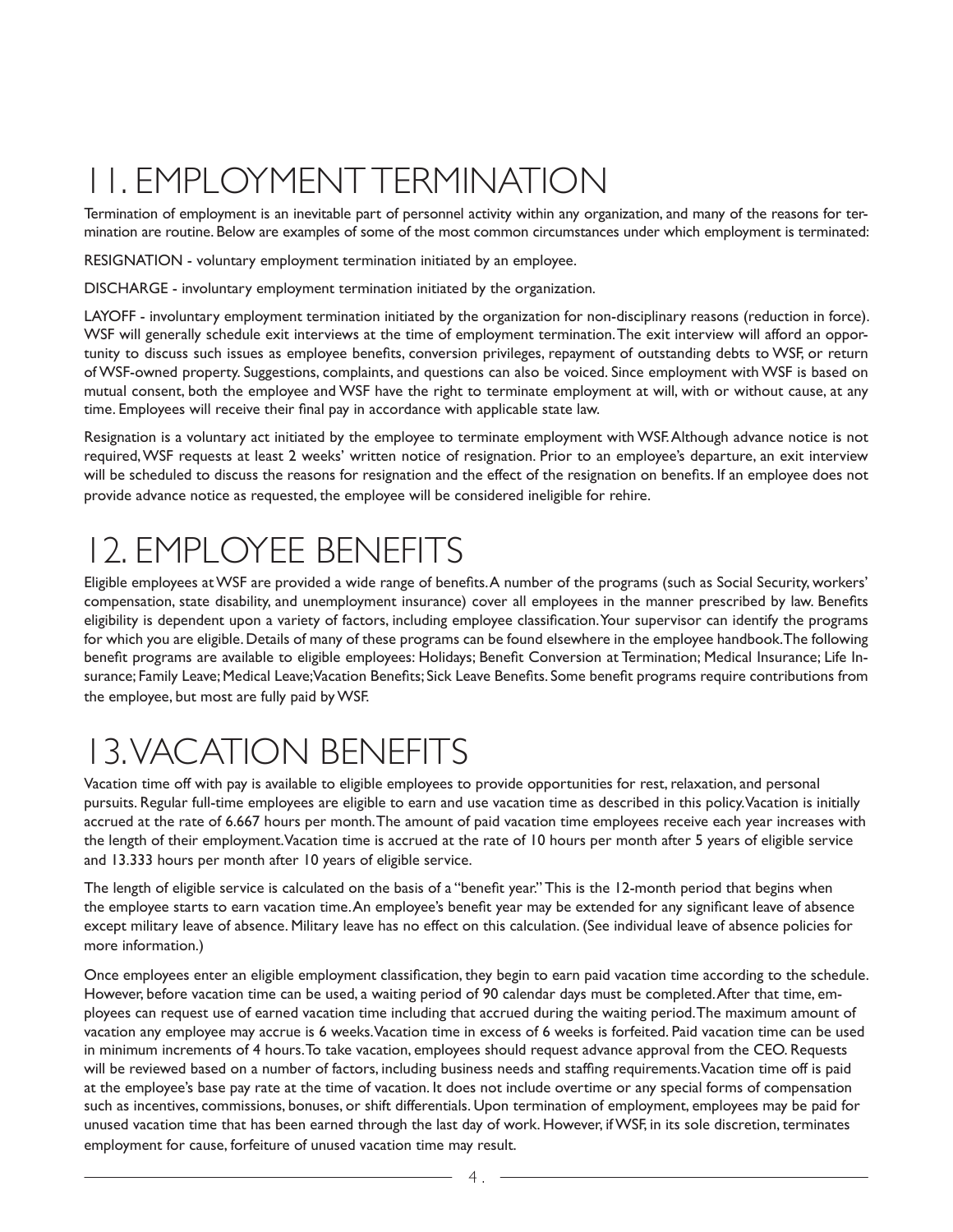### 14. HOLIDAYS

WSF will grant the following 10 days of holiday time to Regular full-time employees: New Year's Day (January 1); President's Day (third Monday in February); Good Friday (Friday before Easter); Memorial Day (last Monday in May); Independence Day (July 4); Labor Day (first Monday in September); Columbus Day (second Monday in October); Thanksgiving (fourth Thursday in November); Christmas Eve (December 24); Christmas (December 25).

Holiday pay will be calculated based on the employee's straight-time pay rate (as of the date of the holiday) times the number of hours the employee would otherwise have worked on that day. A recognized holiday that falls on a Saturday will be observed on the preceding Friday. A recognized holiday that falls on a Sunday will be observed on the following Monday. If a recognized holiday falls during an eligible employee's paid absence (e.g., vacation, sick leave), the employee will be eligible to extend their leave by the number of days of holidays missed during their past absence.

#### 15. SICK LEAVE BENEFITS

WSF provides paid sick leave benefits to Regular full-time employees for periods of temporary absence due to illnesses or injuries. Eligible employees will accrue sick leave benefits at the rate of 10 days per year (6.667 hours for every full month of service). Sick leave benefits are calculated on the basis of a "benefit year," the 12-month period that begins when the employee starts to earn sick leave benefits.

Employees can request use of paid sick leave after completing a waiting period of 90 calendar days from the date they become eligible to accrue sick leave benefits. Paid sick leave can be used in minimum increments of 4 hours. Employees who are unable to report to work due to illness or injury should notify their direct supervisor before the scheduled start of their workday, if possible. The direct supervisor must also be contacted on each additional day of absence. Sick leave benefits will be calculated based on the employee's base pay rate at the time of absence and will not include any special forms of compensation, such as incentives, commissions, bonuses, or shift differentials.

Unused sick leave benefits will be allowed to accumulate until the employee has accrued a total of 30 calendar days worth of sick leave benefits. If the employee's benefits reach this maximum, further accrual of sick leave benefits will be suspended until the employee has reduced the balance below the limit.

Sick leave benefits are intended solely to provide income protection in the event of illness or injury, and may not be used for any other absence. After 3 days absence, employee must have a doctor's note. Unused sick leave benefits will not be paid to employees while they are employed or upon termination of employment.

Eligible employees are also provided with up to 8 weeks of maternity leave without pay.

### 16. HEALTH INSURANCE BENEFITS

WSF assists with medical insurance for regular full-time employees. WSF will provide the employee & spouse with coverage under WSF's Group Health Insurance Plan in effect or reimburse employees for up to \$650 per month. There is a 60-day waiting period for health insurance benefits to start. All paperwork related to health insurance is handled by the Office Manager.

## 17. BENEFITS CONTINUATION (COBRA)

The federal Consolidated Omnibus Budget Reconciliation Act (COBRA) gives employees the opportunity to continue health insurance coverage under the WSF health plan when a "qualifying event" would normally result in the loss of eligibility. Some common qualifying events are resignation, termination of employment, or death of an employee; a reduction in an employee's hours or a leave of absence; or an employee's divorce or legal separation. Under COBRA, the employee or beneficiary pays the full cost of coverage at WSF group rates, plus an administration fee. WSF provides each eligible employee with a written notice describing rights granted under COBRA when the employee becomes eligible for coverage under the WSF health insurance plan. The notice contains important information about the employee's rights and obligations.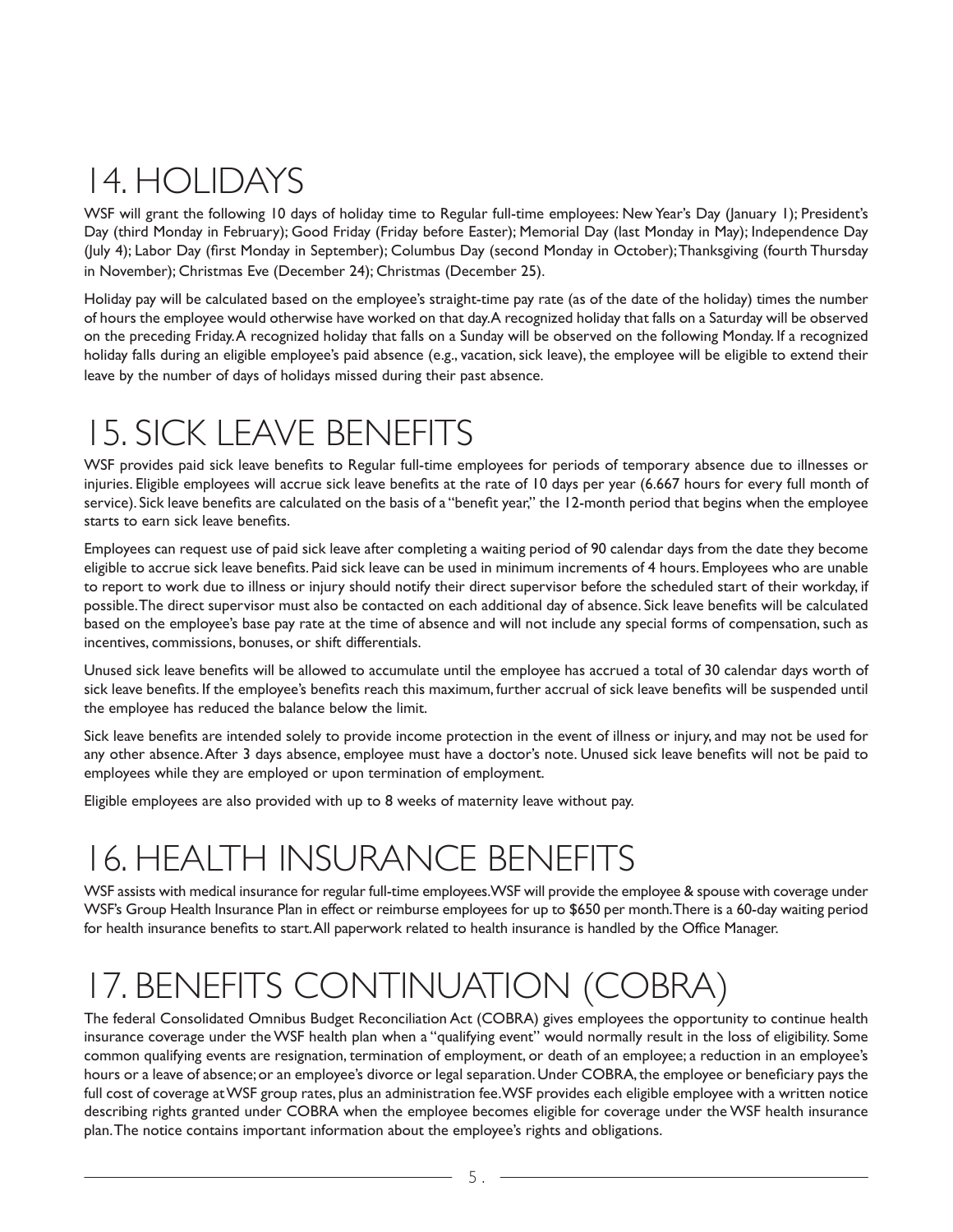#### 18. MEDICAL LEAVE

WSF provides medical leaves of absence without pay to eligible employees who are temporarily unable to work due to a serious health condition or disability. For purposes of this policy, serious health conditions or disabilities include inpatient care in a hospital, hospice, or residential medical care facility; continuing treatment by a health care provider; and temporary disabilities associated with pregnancy, childbirth, and related medical conditions.

Regular full-time employees are eligible to request medical leave as described in this policy. Eligible employees may request medical leave only after having completed 365 calendar days of service. Exceptions to the service requirement will be considered to accommodate disabilities. Eligible employees should make requests for medical leave to their supervisors at least 30 days in advance of foreseeable events, and as soon as possible for unforeseeable events. A health care provider's statement must be submitted verifying the need for medical leave and its beginning and expected ending dates. Any changes in this information should be promptly reported to WSF. Employees returning from medical leave must submit a health care provider's verification of their fitness to return to work.

Eligible employees are normally granted leave for the period of the disability, up to a maximum of 8 weeks within any 12-month period. Any combination of medical leave and family leave may not exceed this maximum limit. Employees will be required to first use any accrued paid leave time before taking unpaid medical leave. Employees who sustain work-related injuries are eligible for a medical leave of absence for the period of disability in accordance with all applicable laws covering occupational disabilities. Subject to the terms, conditions, and limitations of the applicable plans, health insurance benefits will be provided by WSF until the day the medical leave begins. At that time, employees will become responsible for the full costs of these benefits if they wish coverage to continue. When the employee returns from medical leave, benefits will again be provided by WSF according to the applicable plans. Benefit accruals, such as vacation, sick leave, or holiday benefits, will be suspended during the leave and will resume upon return to active employment. So that an employee's return to work can be properly scheduled, an employee on medical leave is requested to provide WSF with at least 2 weeks advance notice of the date the employee intends to return to work. When a medical leave ends, every reasonable effort will be made to return the employee to the same position, if it is available, or to a similar available position for which the employee is qualified. If an employee fails to report to work promptly at the end of the medical leave, WSF will assume that the employee has resigned.

#### 19. FAMILY LEAVE

WSF provides family leaves of absence without pay to eligible employees who need to take time off from work duties to fulfill family obligations relating directly to childbirth, adoption, or placement of a foster child; or to care for a child, spouse, or parent with a serious health condition. A serious health condition means an illness, injury, impairment, or physical or mental condition that involves inpatient care in a hospital, hospice, or residential medical care facility; or continuing treatment by a health care provider. Regular full-time employees are eligible to request family leave as described in this policy. Eligible employees may request family leave only after having completed 365 calendar days of service. Eligible employees should make requests for family leave to their supervisors at least 30 days in advance of foreseeable events, and as soon as possible for unforeseeable events. Employees requesting family leave related to the serious health condition of a child, spouse, or parent may be required to submit a health care provider's statement verifying the need for a family leave to provide care, its beginning and expected ending dates, and the estimated time required.

Eligible employees may request up to a maximum of 8 weeks of family leave within any 12-month period. Any combination of family leave and medical leave may not exceed this maximum limit. Employees will be required to first use any accrued paid leave time before taking unpaid family leave. Married employee couples may be restricted to a combined total of eight weeks leave within any 12-month period for childbirth, adoption, or placement of a foster child; or to care for a parent with a serious health condition. Subject to the terms, conditions, and limitations of the applicable plans, health insurance benefits will be provided by WSF until the day the approved family leave begins. At that time, employees will become responsible for the full costs of these benefits if they wish coverage to continue. When the employee returns from family leave, benefits will again be provided by WSF according to the applicable plans. Benefit accruals, such as vacation, sick leave, or holiday benefits, will be suspended during the leave and will resume upon return to active employment. So that an employee's return to work can be properly scheduled, an employee on family leave is requested to provide WSF with at least 2 weeks advance notice of the date the employee intends to return to work. When a family leave ends, the employee will be reinstated to the same position, if it is available, or to an equivalent position for which the employee is qualified. If an employee fails to report to work promptly at the end of the approved leave period, WSF will assume that the employee has resigned.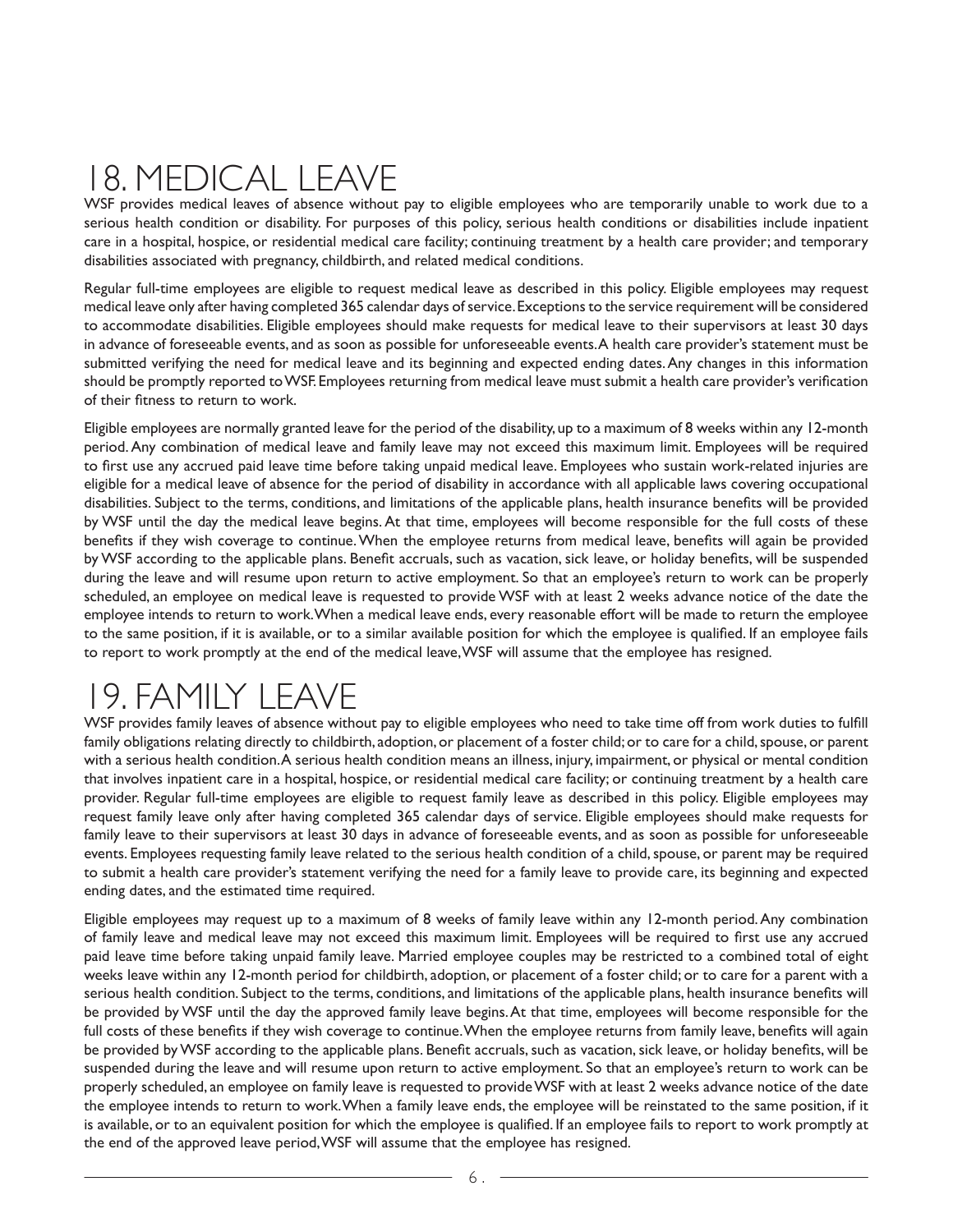## 20. MILITARY LEAVE

A military leave of absence will be granted to employees, except those occupying temporary positions, to attend scheduled drills or training, or if called to active duty with the U.S. armed services. The leave will be unpaid. However, employees may use any available paid time off for the absence. Subject to the terms, conditions, and limitations of the applicable plans for which the employee is otherwise eligible, health insurance benefits will be provided by WSF until the day the military leave begins. At that time, employees will become responsible for the full costs of these benefits if they wish coverage to continue. When the employee returns from military leave, benefits will again be provided by WSF according to the applicable plans. Benefit accruals, such as vacation, sick leave, or holiday benefits, will be suspended during the leave and

will resume upon the employee's return to active employment. Employees on 2-week active duty training assignments or inactive duty training drills are required to return to work for the first regularly scheduled shift after the end of training, allowing reasonable travel time. Employees on longer military leave must apply for reinstatement in accordance with all applicable state and federal laws. Every reasonable effort will be made to return eligible employees to their previous position or a comparable one. They will be treated as though they were continuously employed for purposes of determining benefits based on length of service, such as the rate of vacation accrual and job seniority rights.

#### 21. BEREAVEMENT LEAVE

Employees who wish to take time off due to the death of an immediate family member should notify their supervisor immediately. Up to 3 days paid time off will be granted to allow the employee to attend the funeral and make any necessary arrangements associated with the death. Approval of bereavement leave will occur in the absence of unusual operating requirements. Employees may, with their supervisors' approval, use any available vacation leave for time off if requested. WSF defines "immediate family" as the employee's spouse, parent, grandparent, child, grandchild, or sibling; the employee's spouse's parent, child, or sibling; the employee's child's spouse. Special consideration will also be given to any other person whose association with the employee was similar to any of the above relationships.

#### 22. WORK SCHEDULES

WSF normal office hours are 8:00 a.m. to 5:00 p.m. Monday through Friday. The normal work schedule for all employees is eight hours a day, five days a week. Employees are allowed one unpaid hour per day for lunch. Staffing needs and operational demands may necessitate variations in starting and ending times, as well as variations in the total hours that may be scheduled each day and week.

#### 23. TIMEKEEPING

Accurately recording time worked is the responsibility of every employee. Federal and state laws require WSF to keep an accurate record of time worked in order to calculate employee pay and benefits. Time worked is all the time actually spent on the job performing assigned duties. WSF asks that employees keep detailed information about their work performed; records must be detailed and complete so that WSF can reconstruct the past with a reasonable degree of accuracy.

Nonexempt employees should accurately record the time they begin and end their work, as well as the beginning and ending time of each meal period. They should also record the beginning and ending time of any split shift or departure from work for personal reasons. Overtime work must always be approved before it is performed.

Time sheets must be provided to the Office Manager by 5:00 PM on the 14th and the day before the last day of each month. Altering, falsifying, tampering with time records, or recording time on another employee's time record may result in disciplinary action, up to and including termination of employment.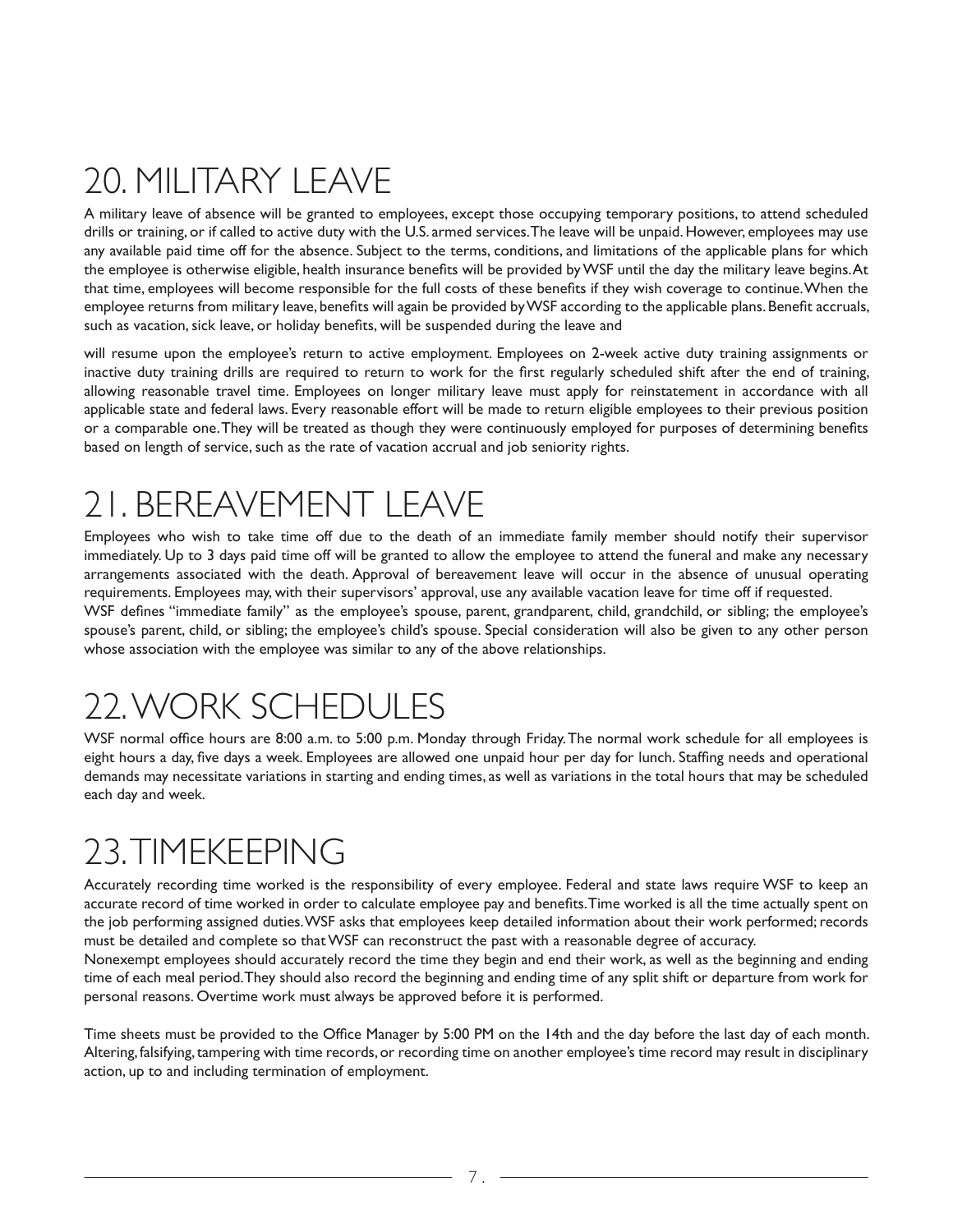### 24. OVERTIME

Overtime compensation is paid to all nonexempt employees in accordance with federal and state wage and hour restrictions. Overtime pay is based on actual hours worked. Time off on sick leave, vacation leave, or any leave of absence will not be considered hours worked for purposes of performing overtime calculations. All overtime must be approved in advance by the CEO.

#### 25. PAYDAYS

All employees are paid on the 15th and the last day of each month. Each paycheck will include earnings for all work performed through the end of the current payroll period. Payroll periods will end on the 15th and the last day of each month. In the event that a payday falls on a day off such as a weekend or holiday, employees will receive pay on the next scheduled work day. If a regular payday falls during an employee's vacation, the employee may receive his or her earned wages before departing for vacation, if a written request is submitted at least one week prior to departing for vacation.

Hourly rate employees will be paid for actual hours worked. Work and reporting of work must be completed by the morning of each payday. Hourly rate employees will be paid an overtime rate only for overtime hours that were pre-approved by a supervisor.

Salaried employees assume the professional responsibilities necessary to execute their work. If the responsibilities cannot be met within the regular work day, the excess hours required are not paid.

As a condition of employment, all employees may be required to attend and work at the WSF Annual Convention. They will arrive no later than the Sunday prior to the start of the Convention and leave no earlier than the Monday following the Convention. This shall be without additional compensation.

### 26. ADMINISTRATIVE PAY CORRECTIONS

WSF takes all reasonable steps to ensure that employees receive the correct amount of pay in each paycheck and that employees are paid promptly on the scheduled payday. In the unlikely event that there is an error in the amount of pay, the employee should promptly bring the discrepancy to the attention of the CEO so that corrections can be made as quickly as possible.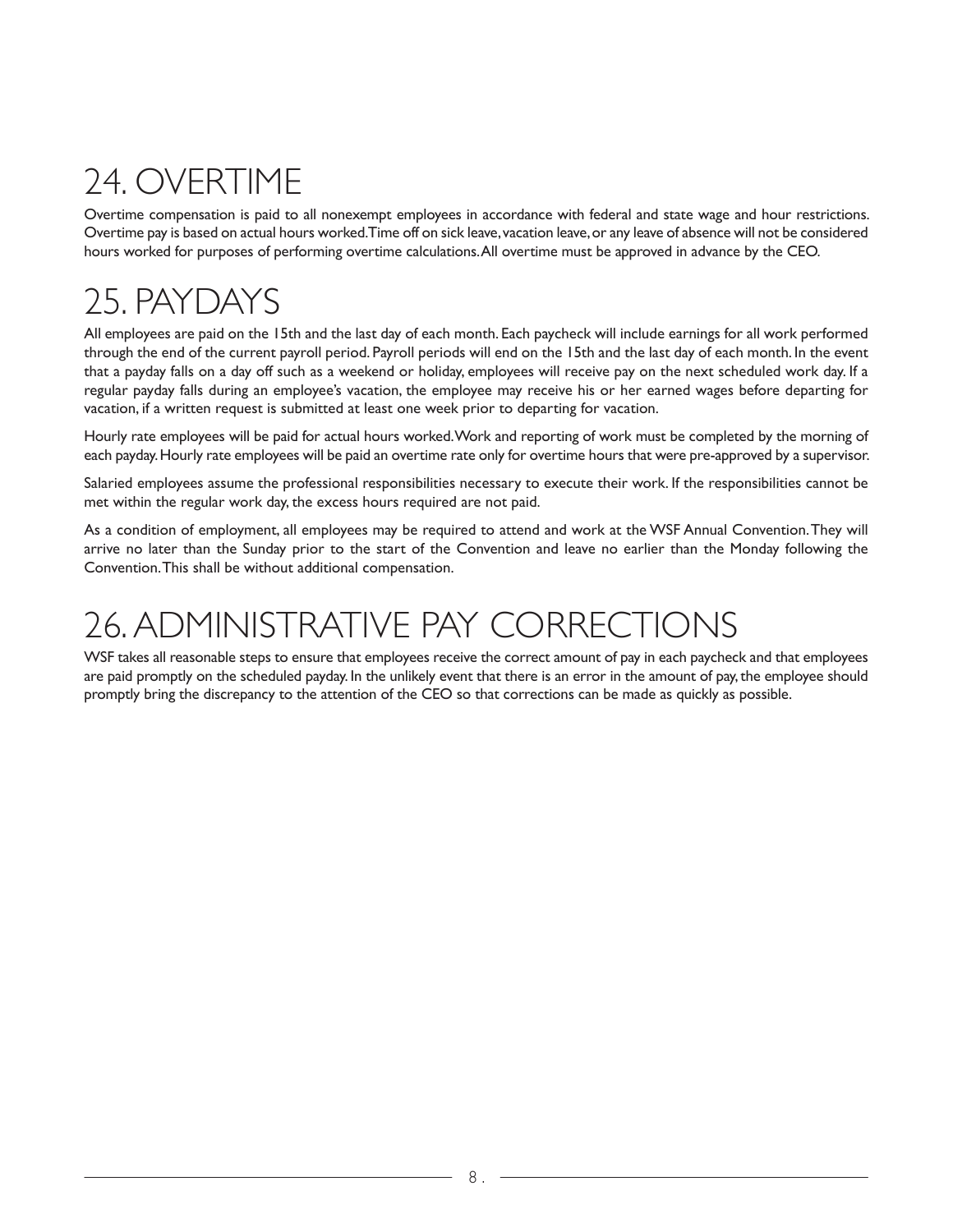## 27. BUSINESS TRAVEL EXPENSES

WSF will reimburse employees for reasonable business travel expenses incurred while on assignments away from the normal work location. All business travel must be approved in advance by the CEO. When approved, the actual costs of travel, meals, lodging, and other expenses directly related to accomplishing business travel objectives will be reimbursed by WSF. Employees are expected to limit expenses to reasonable amounts. Expenses that generally will be reimbursed include:

- A. Airfare for travel in coach or economy class, or the lowest available fare.
- B. Car rental fees, only for compact or other economy cars.
- C. Fares for shuttles, where available; costs of public transportation for other ground travel.
- D. Taxi fares, only when there is no less expensive alternative.
- E. Cost of standard accommodations in mid-priced hotels, motels, or similar lodgings.
- F. Cost of meals, no more lavish than would be eaten at the employee's own expense. Employees must limit their daily meal expenses to \$100.
- G. Tips not exceeding 20% of the total cost of a meal or 15% of a taxi fare.
- H. Charges for telephone calls, fax, and similar services required for business purposes.
- I. Mileage costs for use of personal cars, only when less expensive transportation is not available. The reimbursement rate is the same as for federal employees and changes annually. Employees who are involved in an accident while traveling on business must promptly report the incident to the CEO. Employees must have a valid driver's license, current automobile insurance, and wear seat belts at all times. Vehicles owned, leased, or rented by WSF may not be used for personal use without prior approval.

A travel advance of \$100 per day may be issued to employees who request it at least 1 week prior to departure. Unused portions of the travel advance must be returned to WSF. When travel is completed, employees must submit completed travel expense reports within 10 days. Reports must be accompanied by receipts for all individual expenses of \$10 or more to receive full reimbursement.

Employees should contact their supervisor for guidance and assistance on procedures related to travel arrangements, expense reports, reimbursement for specific expenses, or any other business travel issues. Abuse of this business travel expense policy, including falsifying expense reports to reflect costs not incurred by the employee, are grounds for disciplinary action, up to and including termination of employment.

#### 28. RETIREMENT PLAN

Eligible employees may participate in the WSF SEP-IRA Retirement Plan. At the end of each calendar year, eligible employees will have an amount equal to 5% of their total annual salary and earned bonus placed into the WSF SEP-IRA Retirement Plan on their behalf. Employees who have not completed a full year of service at the end of the calendar year will have their contribution pro-rated for that portion of the year they did work. The funds in this plan will be turned over to the employee upon termination of their employment with WSF.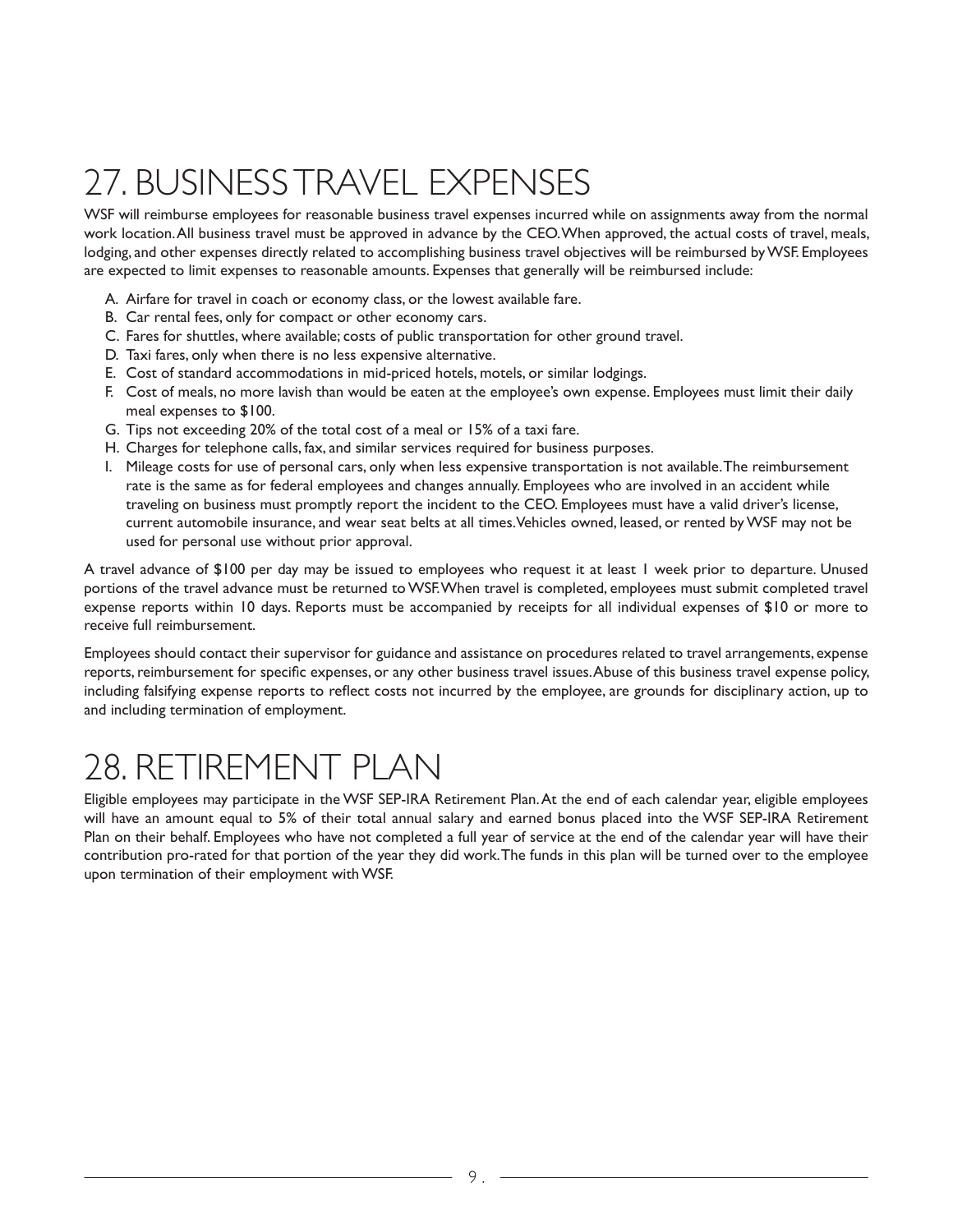#### 29. SAFETY

To assist in providing a safe and healthful work environment for employees, customers, and visitors, WSF has established a workplace safety program. This program is a top priority for WSF. Administration has responsibility for implementing, administering, monitoring, and evaluating the safety program. Its success depends on the alertness and personal commitment of all.

All new employees will receive safety training prior to or on the first day of work. Employees will be notified of the WSF fire evacuation plan and the locations of all exits, fire extinguishers, first-aid supplies, and emergency phone numbers. Any safety issues pertaining to a new employee's job will be discussed. If any new procedures or equipment are introduced in the work site, WSF will provide information to employees about workplace safety and health issues through regular internal communication channels such as staff meetings, memos, or other written communications. Follow-up safety training sessions may be scheduled as well.

Each employee is expected to obey safety rules and to exercise caution in all work activities. Employees must immediately report any unsafe condition to the CEO. Employees may inform administration of all hazardous conditions at the work site without fear of reprisal. Employees who violate safety standards, who cause hazardous or dangerous situations, or who fail to report or, where appropriate, remedy such situations, may be subject to disciplinary action, up to and including termination of employment.

In the case of accidents that result in injury, employees must seek medical attention. Regardless of how insignificant the injury may appear, employees should immediately notify the CEO. Such reports are necessary to comply with laws and initiate insurance and workers' compensation benefits procedures.

#### 30. EMPLOYEE CONDUCT AND WORK RULES

To ensure orderly operations and provide the best possible work environment, WSF expects employees to follow rules of conduct that will protect the interests and safety of all employees and the organization. It is not possible to list all the forms of behavior that are considered unacceptable in the workplace. The following are examples of infractions of rules of conduct that may result in disciplinary action, up to and including termination of employment: Theft or inappropriate removal or possession of property.

- Working under the influence of alcohol above .04 BAC or illegal drugs.
- Possession, distribution, sale, or transfer of illegal drugs in the workplace, while on duty, or while operating employerowned vehicles or equipment.
- Fighting or threatening violence in the workplace.
- Boisterous or disruptive activity in the workplace.
- Negligence or improper conduct leading to damage of employer-owned or customer-owned property.
- Insubordination or other disrespectful conduct.
- Sexual or other unlawful or unwelcome harassment.
- Possession of dangerous or unauthorized materials, such as explosives, in the workplace. Excessive absenteeism or any absence without notice.
- Unauthorized or excessive personal use of telephones, mail system, or other employer-owned equipment.
- Unauthorized disclosure of WSF proprietary, "trade secret" or confidential information.
- Violation of personnel policies.
- Unsatisfactory performance or conduct.
- Employment with WSF is at the mutual consent of WSF and the employee, and either party may terminate that relationship at any time, with or without cause, and with or without advance notice.

WSF employees shall neither solicit nor accept any gift, tip, or gratuity that is of substantial value from any person or organization for any service performed or potential influence wielded within the scope of the employee's position, duties, and responsibilities. If a gift, tip, or gratuity is mailed or personally delivered to an employee either at work or home, the employee must notify the CEO. This will not include gifts of \$25 or less, or given by the Board of Directors.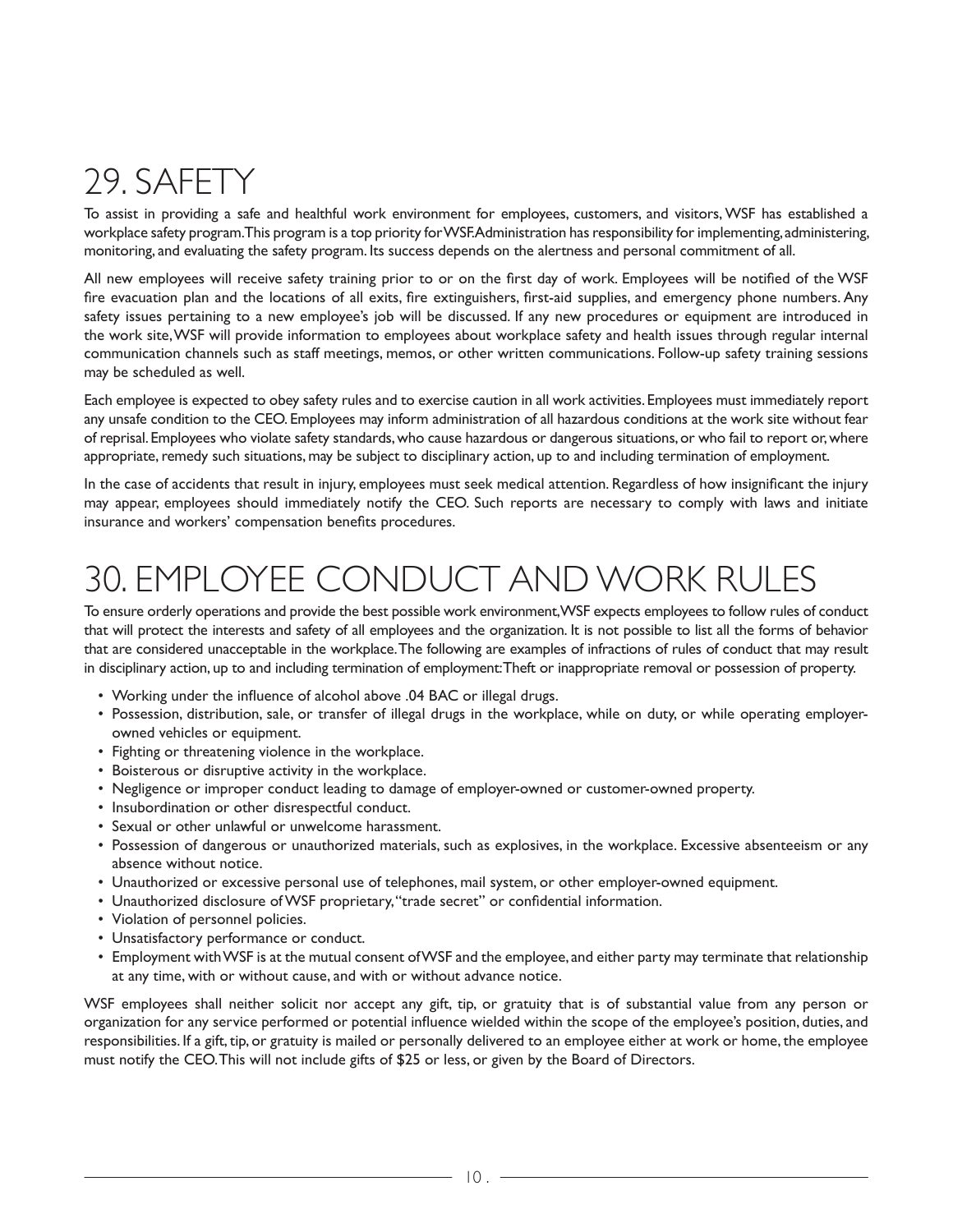## 31. USE OF TELEPHONES

To ensure effective telephone communications, employees should always use the approved greeting and speak in a courteous and professional manner. Please confirm information received from the caller and hang up only after the caller has done so. Employees may be required to reimburse WSF for charges resulting from their personal use of the telephone.

#### 32. ATTENDANCE AND PUNCTUALIT

To maintain a safe and productive work environment, WSF expects employees to be reliable and to be punctual in reporting for scheduled work. Absenteeism and tardiness place a burden on other employees and on WSF. In the rare instances when employees cannot avoid being late to work or are unable to work as scheduled, they should notify their supervisor as soon as possible in advance of the anticipated tardiness or absence. Poor attendance and excessive tardiness are disruptive. Either may lead to disciplinary action, up to and including termination of employment.

#### 33. PERSONAL APPEARANCE

Dress, grooming, and personal cleanliness standards contribute to the morale of all employees and affect the business image WSF presents to the community. During business hours, employees are expected to present a clean and neat appearance and to dress according to the status and the requirements of their positions. Employees who appear for work inappropriately dressed will be sent home and directed to return to work in proper attire. Under such circumstances, employees will not be compensated for the time away from work. Consult the CEO if you have questions as to what constitutes appropriate attire.

### 34. SMOKING

In keeping with WSF intent to provide a safe and healthful work environment smoking in the workplace is discouraged. The WSF headquarters and offices are designated as smoke free zones. Smoking is expressly prohibited. In situations where the preferences of smokers and nonsmokers are in direct conflict, the preferences of nonsmokers will prevail.

## 35. DRUG AND ALCOHOL USE

It is the desire of WSF to provide a drug-free, healthful, and safe workplace. To promote this goal, employees are required to report to work in appropriate mental and physical condition to perform their jobs in a satisfactory manner. While on WSF premises and while conducting business-related activities off WSF premises, no employee may distribute, sell, or be under the influence of alcohol or illegal drugs. The legal use of physician prescribed drugs with a valid prescription is permitted on the job only if it does not impair an employee's ability to perform the essential functions of the job effectively and in a safe manner that does not endanger other individuals in the workplace. Violations of this policy may lead to disciplinary action, up to and including termination of employment, and/or required participation in a substance abuse rehabilitation or treatment program. Such violations may also have legal consequences.

Employees with drug or alcohol problems that have not resulted in, and are not the immediate subject of, disciplinary action may request approval to take unpaid time off to participate in a rehabilitation or treatment program. Leave may be granted if the employee agrees to abstain from use of the problem substance, abides by all WSF policies, rules, and prohibitions relating to conduct in the workplace, and if granting the leave will not cause WSF any undue hardship. Employees with questions on this policy or issues related to drug or alcohol use in the workplace should raise their concerns with the CEO, without fear of reprisal.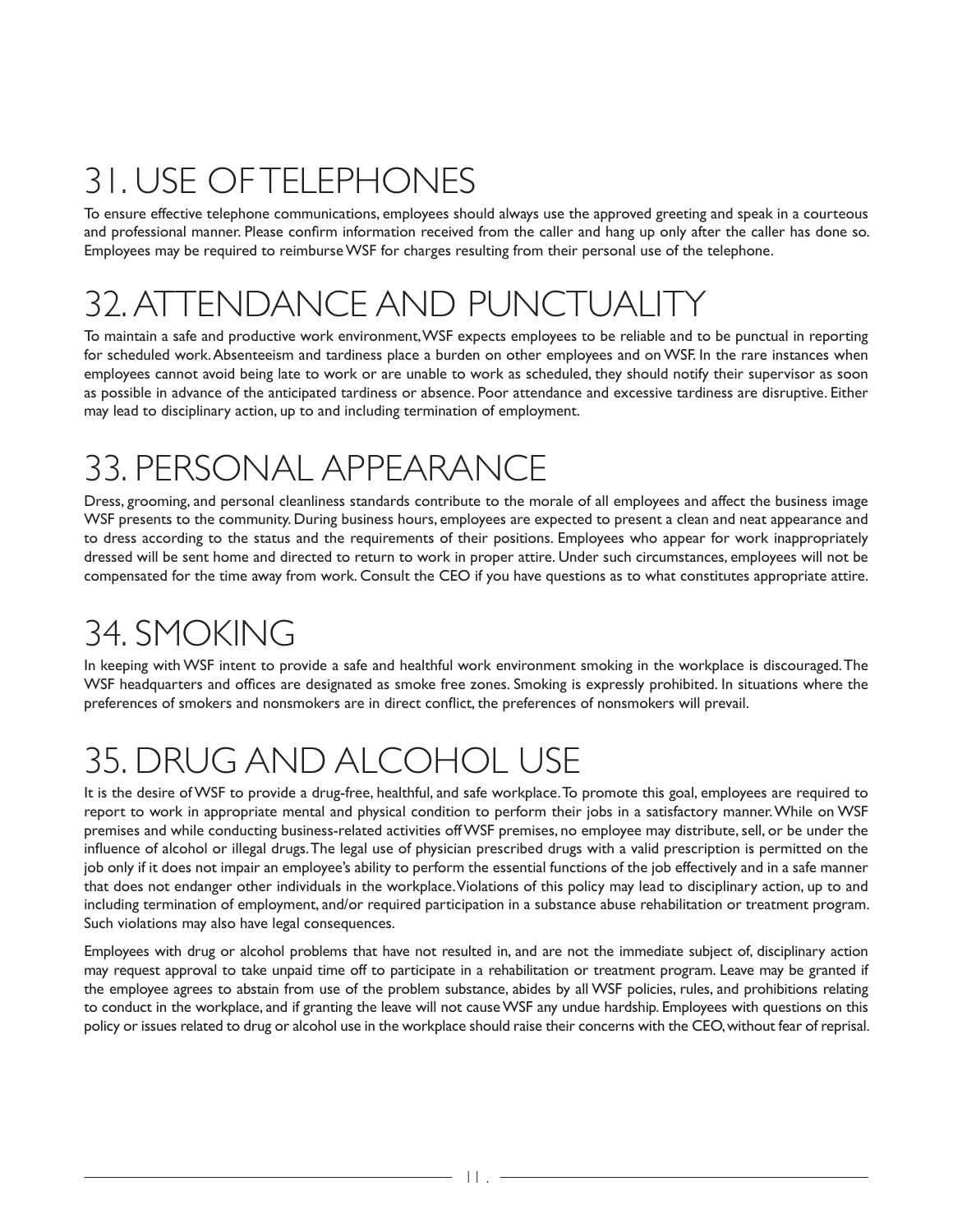## 36. SEXUAL AND OTHER UNLAWFUL HARASSMENT

WSF is committed to providing a work environment that is free of discrimination and unlawful harassment. Actions, words, jokes, or comments based on an individual's sex, race, ethnicity, age, religion, or any other legally protected characteristic will not be tolerated. As an example, sexual harassment (both overt and subtle) is a form of employee misconduct that is demeaning to another person, undermines the integrity of the employment relationship, and is strictly prohibited. Any employee who wants to report an incident of sexual or other unlawful harassment should promptly report the matter to the CEO. If the CEO is unavailable or the employee believes it would be inappropriate to contact that person, the employee should immediately contact the Chairman. Employees can raise concerns and make reports without fear of reprisal. Any employee who becomes aware of possible sexual or other unlawful harassment should promptly advise the CEO, who will handle the matter in a timely and confidential manner. Anyone engaging in sexual or other unlawful harassment will be subject to disciplinary action, up to and including termination of employment.

#### 37. INTERNET

The Internet can be a valuable source of information. In addition, email can provide an excellent means of communication. Use of the Internet, however, must be tempered with common sense and good judgement. WSF is not responsible for material viewed or downloaded by users of the Internet. The Internet is a worldwide network of computers that contains millions of pages of information. Users are cautioned that many of these pages contain offensive, sexually explicit, and inappropriate material. Having an email address on the Internet may lead to receipt of unsolicited messages containing offensive content. Users accessing the Internet do so at their own risk. The Internet will not be used to download games and entertainment software, to make copies of materials protected under copyright law, or to download offensive material.

Internet access will be done only with the protective use of virus detection software. The computers and computer accounts given to WSF employees are to assist them in performing their jobs. The computer system belongs to WSF and may only be used for business purposes. Employees should not have an expectation of privacy in anything they create, store, send, or receive on the WSF computer system. WSF has the right, but not the duty, to monitor any and all aspects of the computer system, including, but not limited to, monitoring sites visited by employees on the Internet, reviewing material downloaded and uploaded, and reviewing emails sent and received. Violations of the Internet usage policy will be taken seriously and may result in disciplinary actions, up to and including termination, and civil and criminal liability.

#### 38. RETURN OF PROPERTY

Employees are responsible for items issued to them by WSF, or in their possession or control, such as the following: Membership List and Mailing List; Credit cards; Equipment; Keys; Manuals; Written materials. Employees must return all WSF property immediately upon request or upon termination of employment. Where permitted by applicable laws, WSF may withhold from the employee's check or final paycheck the cost of any items that are not returned when required. WSF may also take all action deemed appropriate to recover or protect its property.

### 39. SECURITY INSPECTIONS

WSF wishes to maintain a work environment that is free of illegal drugs or other improper materials. To this end, WSF prohibits the possession, transfer, sale, or use of such materials on its premises. WSF requires the cooperation of all employees in administering this policy.

Desks or any other storage devices may be provided for the convenience of employees, but remain the sole property of WSF. Accordingly, they, as well as any articles found within them, can be inspected by any agent or representative of WSF at any time, either with or without prior notice.